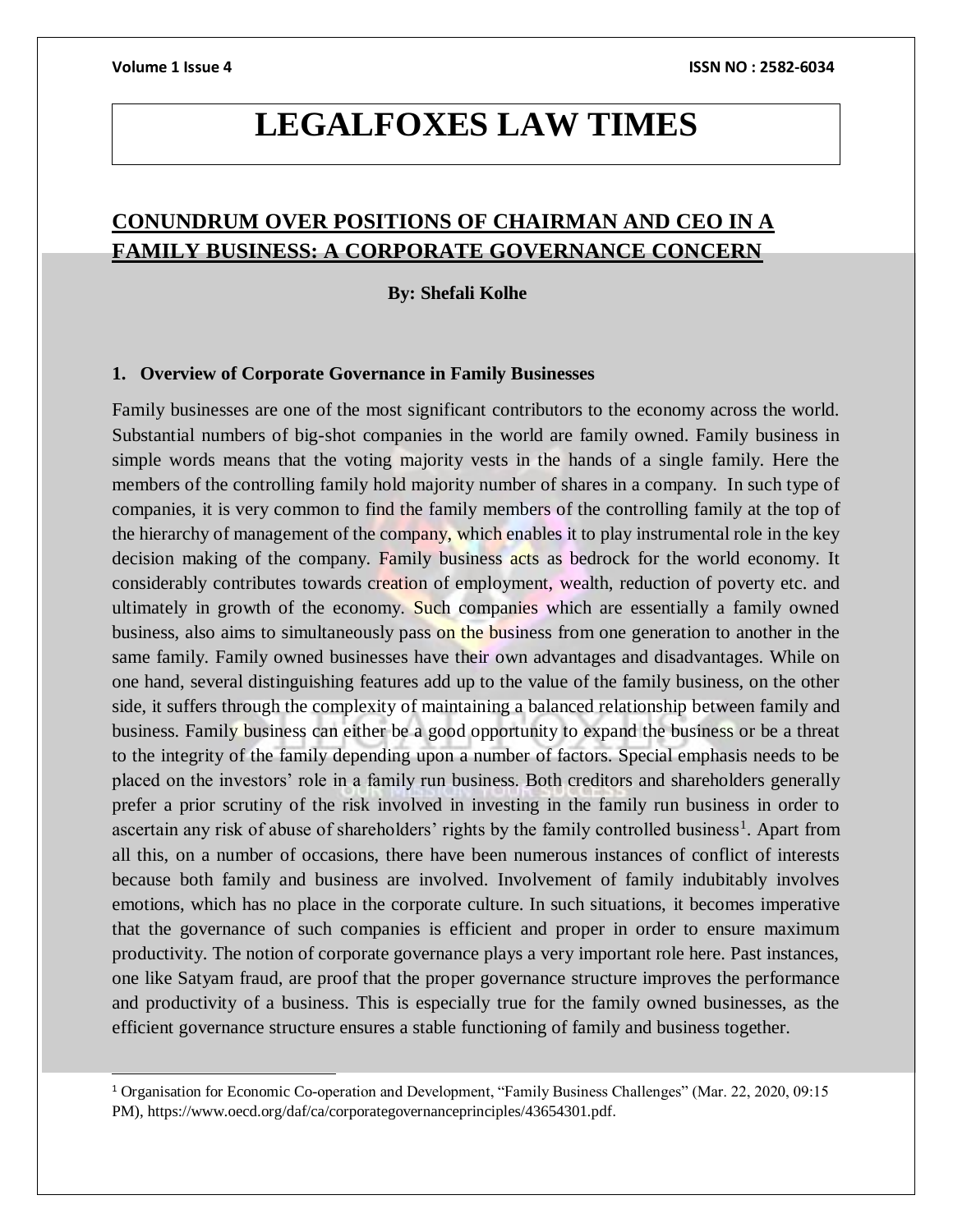Corporate governance is a blend of rules and regulations through which a business is regulated and operated. In other words, it is a process through which an organization is directed and controlled. It frames rights and responsibilities for different participants involved in the organization<sup>2</sup>. Its goal is to promote the best interest of corporation and its shareholders<sup>3</sup>. A good corporate governance practice is one which aims to further and promote the interests of maximum stakeholders of the business along with ensuring that the company continues to adhere to the ethical standards. The main aim of corporate governance is to bring in the best and sound management policies to ensure economic efficiency leading to the maximization of profit along with the welfare of the shareholders.<sup>4</sup> Best corporate governance practices ensure fair treatment of shareholders, due compliance of regulatory framework and formal laws and accountability and transparency from the end of the board of directors which is very important from the investment point of view in the business. Corporate governance practices also aim at maintaining conflict management by significantly reducing the conflict of interests arising in the business. Good corporate governance practices aim at taking a non-biased approach to tackle conflicts among different stakeholders in a business such as board of directors, executive, management and shareholders<sup>5</sup>. In special case of family owned businesses, the foremost aim of corporate governance practices is to reconcile the equipoise between ownership and management. Since most of the family members generally don't possess professional skills in management or execution of policies and despite that occupy some very important and high positions in family business, the element of professionalism in family business lacks significantly. In general, some of the most important principles of corporate governance to ensure sound business in all type of companies are:

- 1.1 *Healthy Balance* right and healthy balance between ownership and management which will ensure the independence of board to make decisions.
- 1.2 *Proficiency*-enables the company to perform in diverse fields with proficiency by ensuring that the board of directors are experts and skilled at their work.
- 1.3 *Financial Transparency* ensures financial transparency
- 1.4 *Adherence to Legal Framework* Ensures that the company adheres to the formal and legal framework along with ethical standards.
- 1.5 *Mechanism for Checks & Balances* It also puts in place a well-established mechanism for checks and balances. 6

 $\overline{a}$ 

<sup>2</sup> Dr. Raghuveer Kaur & Hamitesh Singh, *Corporate Governance in Family Businesses- A Review*, 11 PBR 131, 136 (2018) http://www.pbr.co.in/2018/2018\_month/Nov/12.pdf

<sup>3</sup> Fred D. Tannenbaum, *All in the Family: Corporate Governance Issues Facing-Owned Businesses,* Gouldratner (Mar. 20, 2020, 03:15 PM), http://www.gouldratner.com/assets/publications/FDT\_All-in-the-Family-Corporate-Governance-Issues.pdf.

<sup>4</sup> Shagun Bahl, *Corporate Governance under the Companies Act, 2013*, Pleaders (Mar. 23, 2020, 06:09 PM), https://blog.ipleaders.in/corporate-governance-companies-act-2013/.

<sup>5</sup> Margret Rouse, *Corporate Governance*, SearchFinancialSEcurity (Mar. 23, 2020, 02:35 PM) https://searchfinancialsecurity.techtarget.com/definition/corporate-governance.

<sup>6</sup> Supra note 1.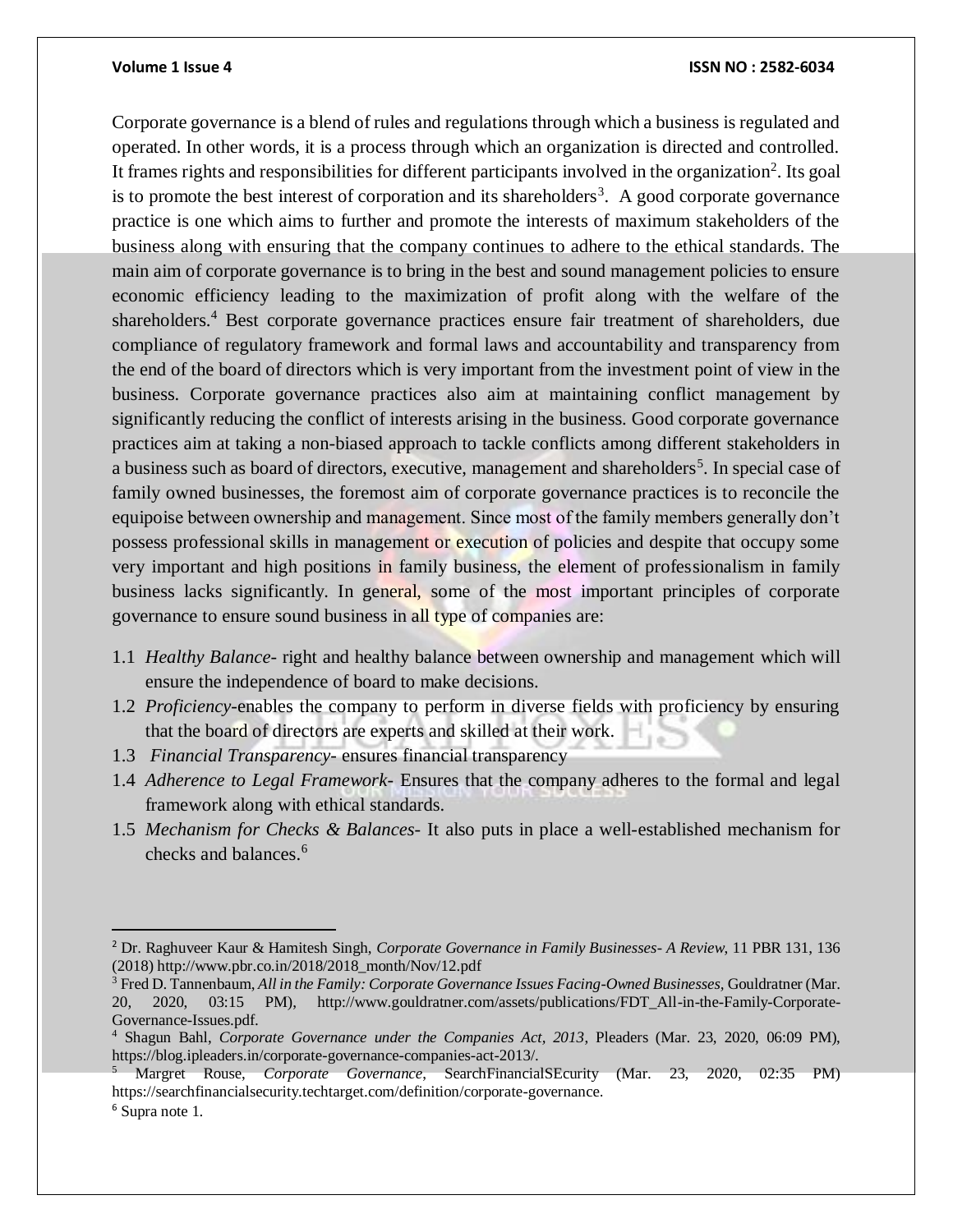In order to promote and encourage corporate governance practices in the top listed companies, Kotak committee was formed on June 2, 2017 under the leadership of Uday Kotak. This committee was constituted with the goal of introducing new corporate governance practices to advance the corporate governance in top listed companies in India. The committee comprised and was represented by different stakeholders of the company including government, stock exchanges, academicians, proxy advisors, lawyers, etc. to have a holistic view. Suggestions advanced by the company essentially included activities like increasing the eligibility criteria for directors and disclosure of their expertise, increased role of audit committee, separation of CEO/MD and Chairman in top 500 listed companies, quorum etc.<sup>7</sup> It is pertinent to note that the Companies Act, 2013 already has such a provision included in the act. The provision for appointment of Key Managerial Personnel states that an individual shall not be appointed or re-appointed as the chairperson of the company as well as the managing director or CEO of the company at the same time. However, proviso to this provision states that if the Articles of Association of the company allows the same person to act as Chairperson and CEO, then the bar under the provision is not applicable.<sup>8</sup> Nevertheless, the suggestions of Kotak Committee aim to make it mandatory and not dependent upon Articles of the top 500 listed companies to adopt this practice of separation of positions of chairperson and CEO.

This paper majorly focuses on the impact of suggestion of separating the positions of CEO and Chairman especially in family owned businesses. By the notification of Security Exchange Board of India in May 2018, this suggestion was to be implemented from April 1, 2020. However, it has been deferred by two years so as to give more time to the concerned companies to make arrangements to separate the two positions of CEO and Chairman in the company. As per the new decision of the Securities Exchange Board of India, this suggestion of the committee will come into force from April 1, 2022. According to the suggestion of the Kotak Committee, the chairman of the company must be a non- executive director and must not be related to the managing director or the Chief Executing Officer of the company. This suggestion is more of a concern for the family owned business wherein, generally, the post of chairman and CEO are either occupied by the same person or by a family member, to be specific, or in other case the CEO is a relative within the meaning of relative under Companies Act, 2013<sup>9</sup> of the Chairman.

### **2. Reasons to Separate the Positions of Chairman and CEO in a Company**

A family business has additional complexities involved than as compared to the non-family businesses, mainly due to the interface of family and business in family owned businesses. In such

 $\overline{a}$ 

<sup>7</sup> Diljeet Titus & Rai S. Mittal, *Kotak Committee recommendations on Corporate Governance gets SEBI sanction*, Money Control (Mar. 27, 2020, 04:50 PM), https://www.moneycontrol.com/news/business/economy/kotakcommittee-recommendations-on-corporate-governance-get-sebi-sanction-2540971.html.

<sup>8</sup> Companies Act, 2013, Section 203.

<sup>9</sup> Companies Act, 2013, Section 2(77).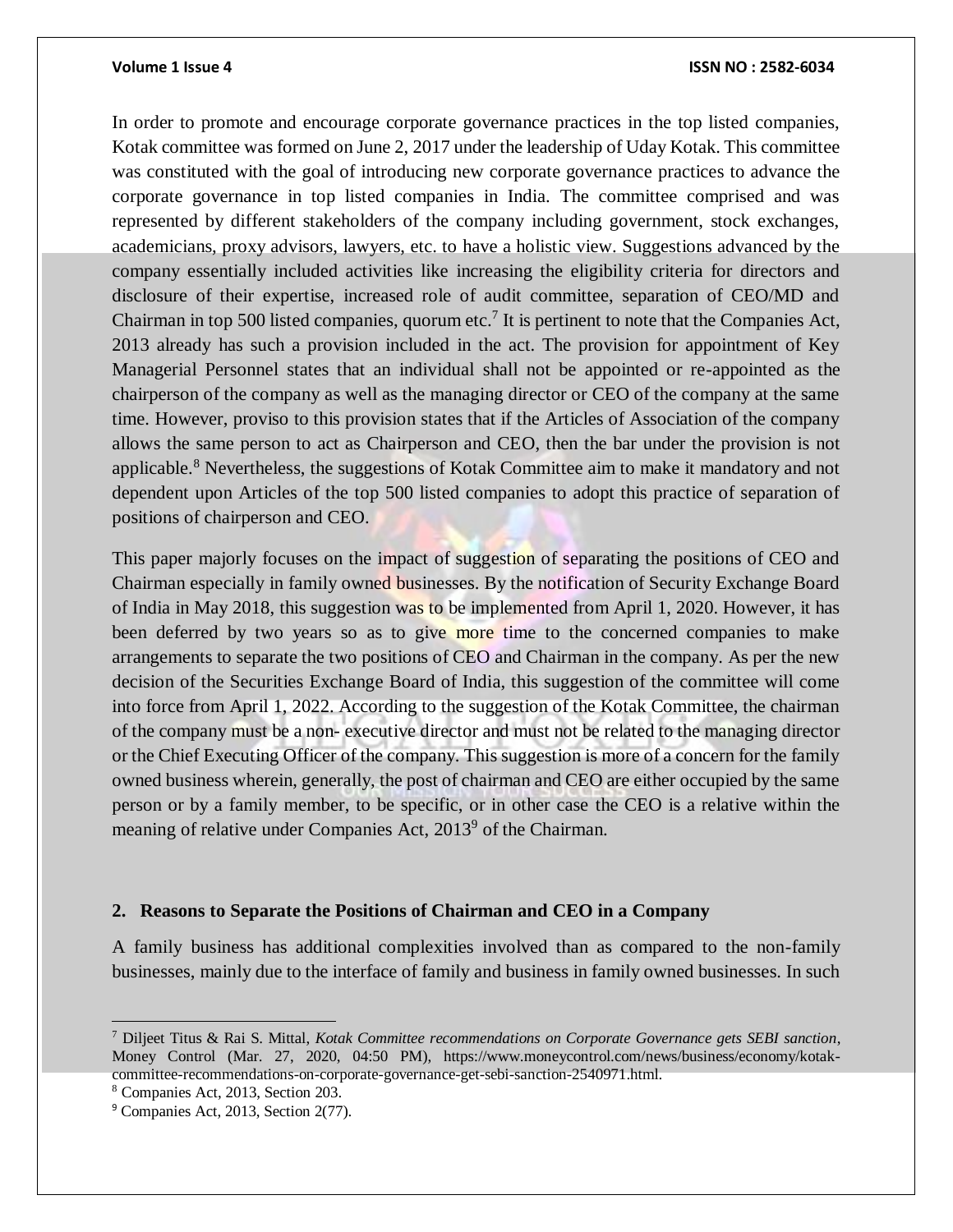a scenario, it becomes difficult to separate family and business so as to create a balanced relationship between the two in order to ensure minimal conflict of interests.These challenges of maintaining the balance between the two is only possible by encompassing sound corporate governance practices in business. Corporate governance practices divorces ownership from management if applied properly. Following are the reasons for separating the two positions in a family owned business:-

1.6 The board of directors is a body entrusted with the responsibility to govern the affairs of the business and to holds management accountable for the functions performed by it. Whereas function of management is to look after the day-to-day working of the enterprise. In a small business, there is seldom any requirement of a very professional CEO and in most cases the post of CEO is handled by the chairperson himself or by any other member from within the same family. However, as the business grows in size, it demands a skilled and experienced executive talent. This requirement of skilled and professional executives compels the company to look outside the family members to fill in the position of CEO, which ultimately separates management from ownership as none of the family members or the owners controls the post of CEO. One of the major drawbacks of family owned business is that it prioritizes that the top management of the company remains within the direction and control of the family members exclusively and avoids handing it in the hands of non-family members. However, this ambition certainly creates far reaching consequences for business. To renounce the authority over the top management is one of the hardest tasks for the family owned businesses. Even in situations where family members of a family owned business are made familiar with the intricacies of business since a very young age, it does not mean that they possess the specific abilities required for acquiring and retaining the top management position in the company. Jobs such as CEO, requires a person with professional skills. For a business to grow and boom, it is absolutely essential to have a well-qualified Chief Executive Officer. At initial stage of setting up of a business, the governance of the business is generally informal and is majorly restricted to family members itself and barely goes beyond the family members. Gradually, as the business grows, more members are added to it and this is called the second stage or 'sibling partnership'. At this stage, a step towards the formalisation of the management is taken and clear policies, conditions of entry and exit from the business etc. are laid down. When the business reaches the third or the advanced stage, it involves more number of family members. This is generally the third generation stage or the advanced stage<sup>10</sup>. There is high possibility that the business can collapse at this stage because as the number of family members and their involvement in the business increases, right, skilled, and formal management is very important to synchronise the actions of different stakeholders. Generally, most separations occur at a succession stage, where the founder elects to retain his position as

 $\overline{a}$ 

<sup>10</sup> Supra Note 2.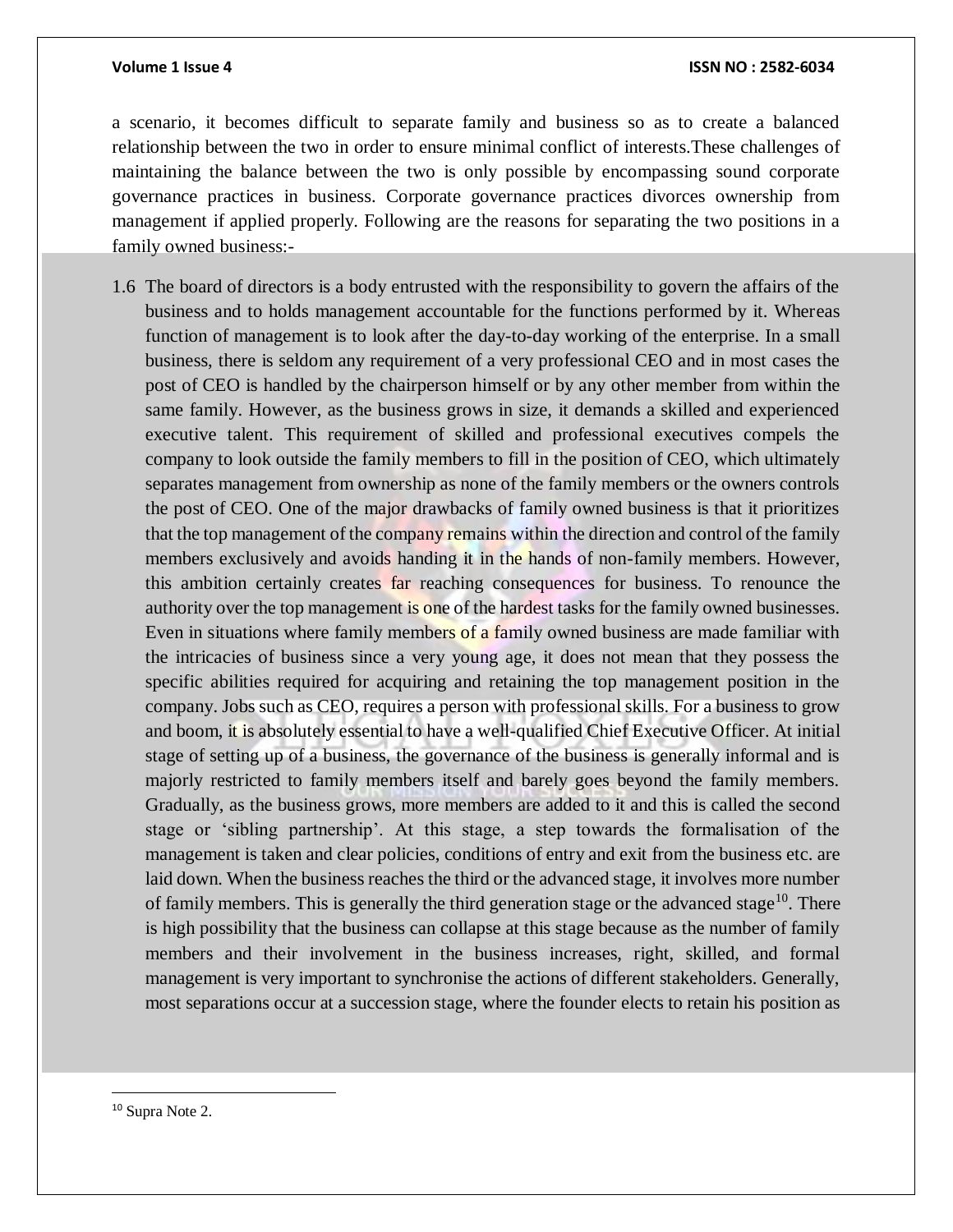a chairman<sup>11</sup>. When the business grows to such an extent it becomes essential that the ownership and management are kept apart to ensure smooth running of business. The same person acting as chairman and CEO, especially someone from the business owning family may lead to the collapse of business. The major function of board is to criticize CEO when needed, but when the two positions are not separated, it becomes difficult to keep sufficient check on CEO's powers.<sup>12</sup> The reason that these positions need to be separated is because the function of board is to govern the affairs of the company and hold management accountable. However, it creates immense difficulty to hold the management accountable for its functions if the same person acts as the chairman of the board and also the CEO of the company or relatives are placed on these posts. Moreover, the function of board is to ensure transparency to the stakeholders of the company especially for the investors so that the investors are aware about where their money is being invested. However, when both these important positions are held by the same person or by relatives from the same family, uncertainties are raised about the transparency, as at many times the board under the chairman might overlook the mistakes of the management if the CEO is a relative or might not disclose his own mistakes, if he himself holds the two positions. Not only this, there is also a possibility of abuse of positions if the same person handles both the positions as it results in monitoring oneself. Since the function of the board is to secure the wishes and interests of the shareholders, whereas, the executive or the CEO is responsible for driving these operations; it becomes very important to separate these two positions between a family member and a non- family member in family owned company.

1.7 Secondly, the chairperson's job on board is to look out for shareholders, fire and hire competent and incompetent managers or executive respectively. Moreover, he has duties of management oversight and board leadership. To make it more specific, a chairman decides whether to include minutes to the board meetings<sup>13</sup> or to order and scrutinize polls at the meeting.<sup>14</sup> He also presides over the general meeting as a chairperson,<sup>15</sup> has power to adjourn the meeting,<sup>16</sup> rule on objections raised during voting<sup>17</sup> and most importantly, he has the power to make a casting vote in the meeting.<sup>18</sup> On the other hand, the executive's job is to timely report to the board, carry out the policies or strategies decided by the board, and run the day-

<sup>11</sup> David F. Larcker & Brian Tayan, *Chairman and CEO: The Controversy over Board Leadership*, Harvard Law School Forum on Corporate Governance (Apr. 04, 2020, 09:45 PM) https://corpgov.law.harvard.edu/2016/07/26/chairman-and-ceo-the-controversy-over-board-leadership/.

<sup>12</sup> *Board Leadership: Should We Separate the Chairman and CEO Positions?*, SayLord (Apr. 04, 2020, 11:00 PM) https://saylordotorg.github.io/text\_corporate-governance/s05-06-board-leadership-should-we-sep.html.

 $13$  Companies Act, 2013, Section 118(6).

<sup>14</sup> Companies Act, 2013, Section 109.

<sup>15</sup> Schedule 1, Table-F, Clause 45.

<sup>16</sup> Schedule 1, Table-F, Clause 49.

<sup>&</sup>lt;sup>17</sup> Schedule 1, Table-F, Clause 56.

<sup>18</sup> Schedule 1, Table-F, Clause 68.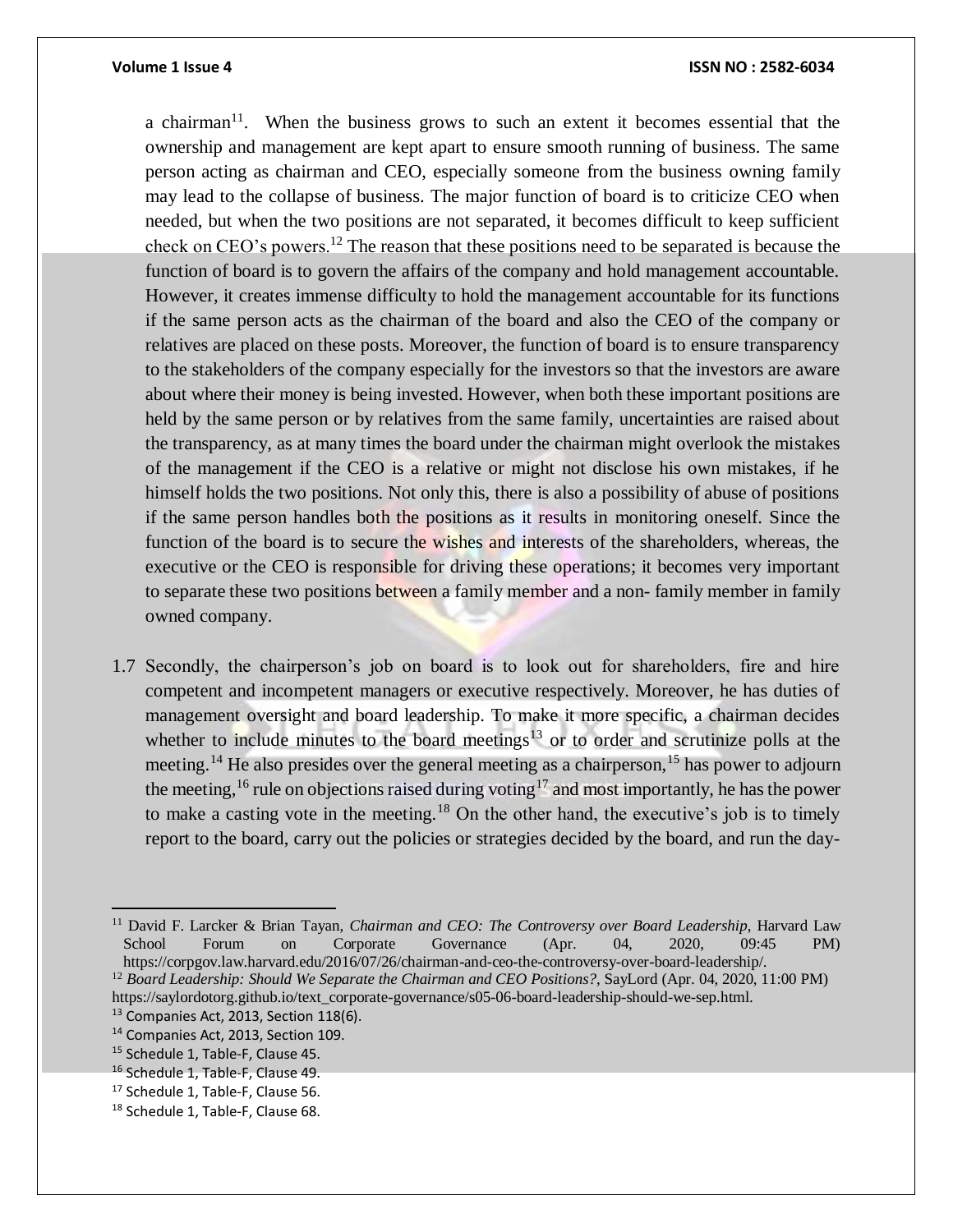to-day operations of the company under the oversight of the board.<sup>19</sup> In short, his job is to regulate the governance of the company, more specifically of board, committees and meeting responsibly.<sup>20</sup> Board's task collectively, and chair's task individually, is to monitor or keep an oversight on management and not to become managers themselves.<sup>21</sup> It is the task of management or the executive, to be specific. Separation of both the positions ensures to eliminate conflict of interest inherently occurring in performance evaluation, succession planning, executive compensation, etc. from holding both the positions. However, when the same person looks after both jobs, it results in reporting to oneself. To quote Blenyth Jenkins, *"One of the major functions of the board is to supervise management. If the chairman of the board is also in management, then he is in effect marking his own papers.*" 22

- 1.8 When business reaches such great heights, it becomes essential that all the decisions are taken after taking everything into perspective. This ensures that a holistic view is taken so that maximum interests can be secured. When the family owning the business controls the top most hierarchy of the company, it restricts a divergent view to be deliberated from the view taken by the family members involved in the business. There is great possibility that subjective and not objective view is taken. Such subjective view might turn out to be detrimental to the business and for various stakeholders, since such a view might only favour some of the stakeholders. At this juncture, it becomes very crucial to ensure that decisions are not influenced by the emotions or subjective considerations of the family members and an objective view is taken in favour of the business. An appropriate decision needs to be conceptualized to secure maximum interests. A bird's eye view is vital to maintain stability and ensure success of a business. When the positions of chair and CEO are separated such that members of the same family cannot hold two positions, it enables an objective input provided by the CEO, who is a person from outside the business controlling family. Since this person is not from within the family and remains unaffected by any family influence of the controlling family, it ensures greater possibility that his objective view is in the larger interest of the business per se. OUR MISSION YOUR SUCCESS'
- 1.9 Another problem that arises with the non-separation the above-mentioned two positions is that the corporate board decides the corporate pay or the compensation given to the management officials. Since the same person functions on both the posts, there arises clear conflict of

<sup>20</sup> Ankit Honda, *Separate Positions of Chairman and Managing Director/CEO: Tussle between Good Governance and Maximum Benefits*, The Indian Review of Corporate and Companies Law (Apr. 08, 2020, 03:09

PM),https://www.irccl.in/single-post/2018/09/01/Separate-Positions-Of-Chairman-And-Managing-DirectorCEO-Tussle-Between-Good-Governance-And-Maximum-Benefits

<sup>19</sup> David F. Larcker & Brian Tayan, *Chairman and CEO: The Controversy over Board Leadership*, Rock Center for Corporate Governance (Apr. 07, 05:48 PM), file:///C:/Users/hp/Downloads/SSRN-id2800244.pdf.

<sup>21</sup> Business Roundtable*, Principles of Corporate Governance*, Harvard Law School Forum on Corporate Governance (Apr. 11, 2020, 02:01 PM), https://corpgov.law.harvard.edu/2016/09/08/principles-of-corporate-governance/.

<sup>22</sup> Jonathan Foster, *Should the Chairman and CEO Roles be Held Separately?*, CFO (Apr. 15, 2020, 09: 48 PM), https://www.cfo.com/leadership/2019/10/should-the-chairman-and-ceo-roles-be-held-separately/.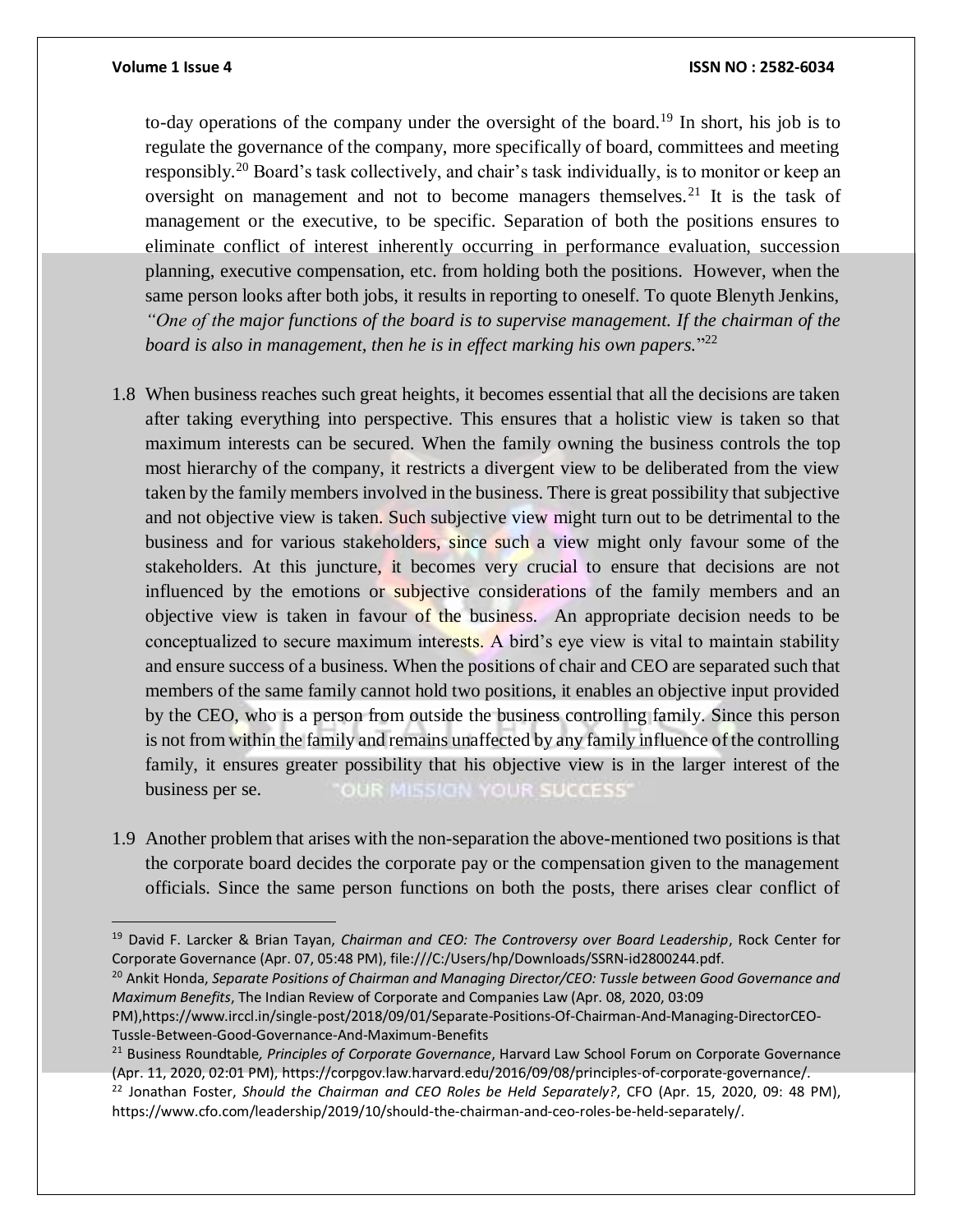interest as in this case the same person decides the pay or compensation for himself. This violates the principle of natural justice, which says that no man can be judge in his own case. 23

1.10 Moreover, the two positions are the prime positions in a company. Meaning thereby that both are very responsible positions and positions calling for higher level of accountability and accordingly demands sufficient time. If the chairperson does not give sufficient time to board then he eventually fails at formulating appropriate policies for the company. Similarly, a CEO being the management chief needs to devote sufficient time to manage day-to-day affairs of the company. When a single person enjoys these two positions, it becomes very difficult to manage time for fulfilling both the functions. The result of such mis-management on the part of the chairperson and the CEO can lead to chaos and might turn out to be detrimental to the interests of the company.  $24$ 

### **Conclusion**

The SEBI regulation will go a long way to ensure legal basis for separating the two positions. Provision in the companies Act, 2013 provides for the above but same can be overhauled by the Articles of Association of the company. The newly introduced SEBI regulation for the top 500 listed companies is to maintain sound corporate governance. It is clear from the afore-mentioned discussion that One-Person Model i.e. where the chairperson and CEO of the company are two different persons, is desired in all types of companies. However, such model is more desirous in family business given the intricacies involved in such businesses. The love-hate relationship in family makes it difficult to ensure smooth functioning of the business. Needless to say, family businesses are encircled with emotions, which makes it more desirous to have two, most important positions under the control of unrelated persons. Separating the positions of chairman and CEO not only ensures transparency and accountability, much doubted characteristics when the business is controlled by members of one family, but it also ensures the opportunity to benefit from the skills of outsiders that the members of the family might lack. It ensures an environment of checks and balances, so that one important part of the company does not act as a puppet to other part, and where former is in position to object latter's views which are not necessarily in good interest of the company. And more so, such environment becomes a necessity in a business majorly controlled by a single family.

<sup>23</sup> Angie Mohr, *3 Reasons to Separate CEO and Chairman Positions*, InvestoPedia (Apr. 20, 01:15 AM), https://www.investopedia.com/financial-edge/0912/3-reasons-to-separate-ceo-and-chairman-positions.aspx. <sup>24</sup> Supra Note 9.